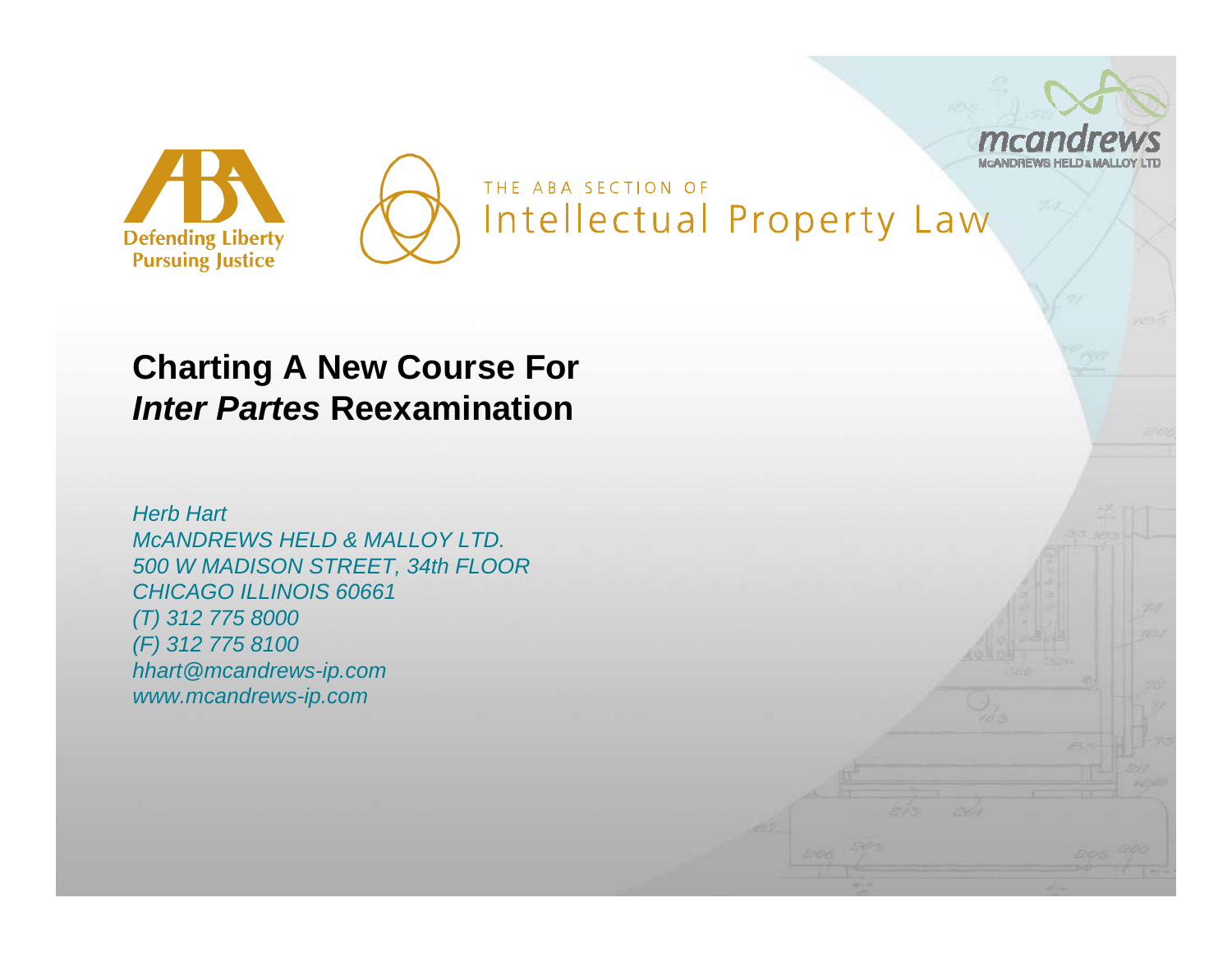



- **Speedy, non-litigation way to resolve validity issues**
- $\mathbb{R}^n$  Simplify district court cases – grant of stay pending reexamination
- **Reduce cost of infringement litigation**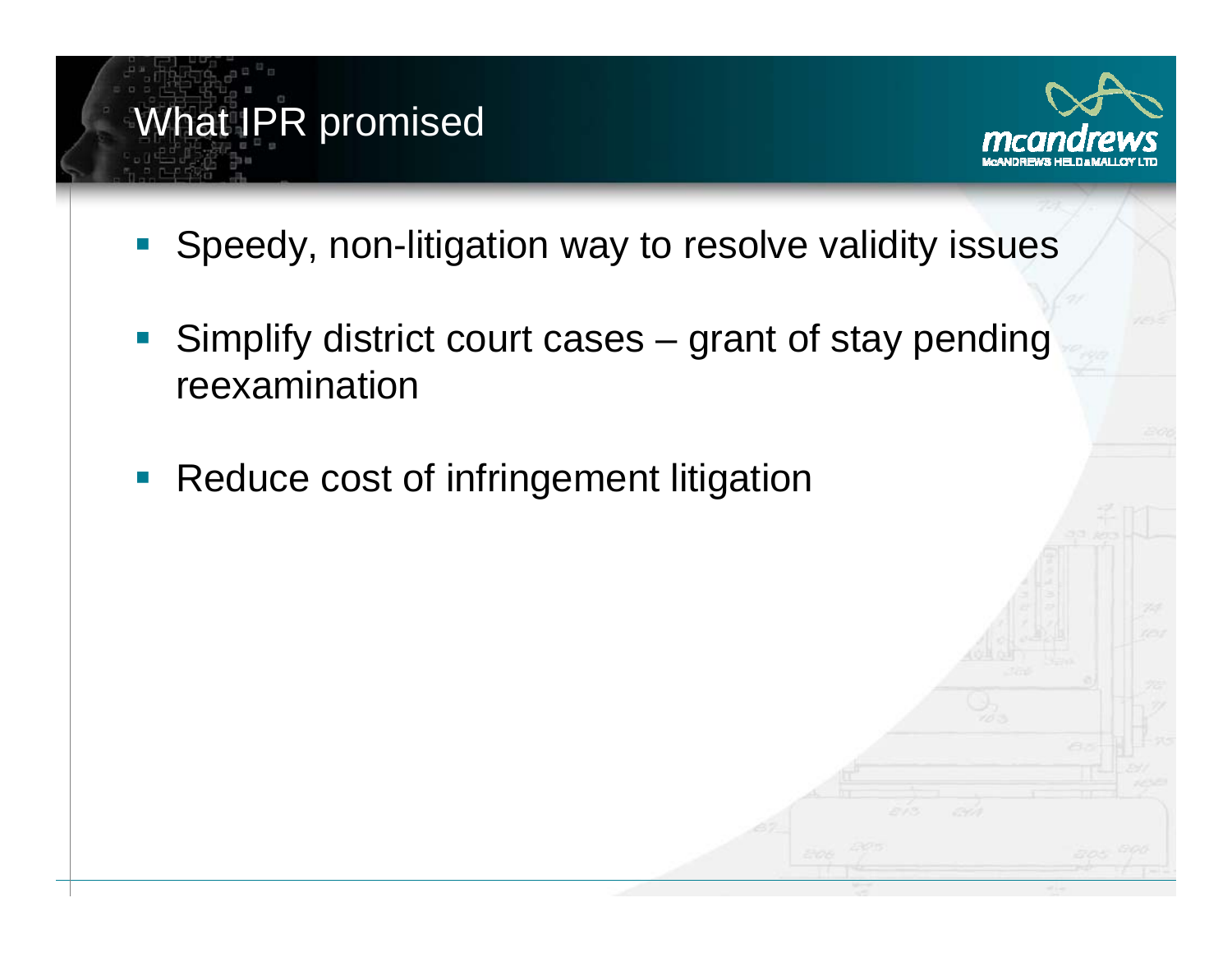## What it delivered



#### $\mathbb{R}^n$ **Delay**

- – Long pendency time in Patent and Trademark Office
	- In the CRU
		- "Average" of 36.2 months for decided cases
		- Longer-pending cases not yet decided
	- At the Board
		- Currently 11.8 months
	- Total *average* pendency rising to about 4 years
- – Not one *inter partes* reexam appeal has been heard in the Federal Circuit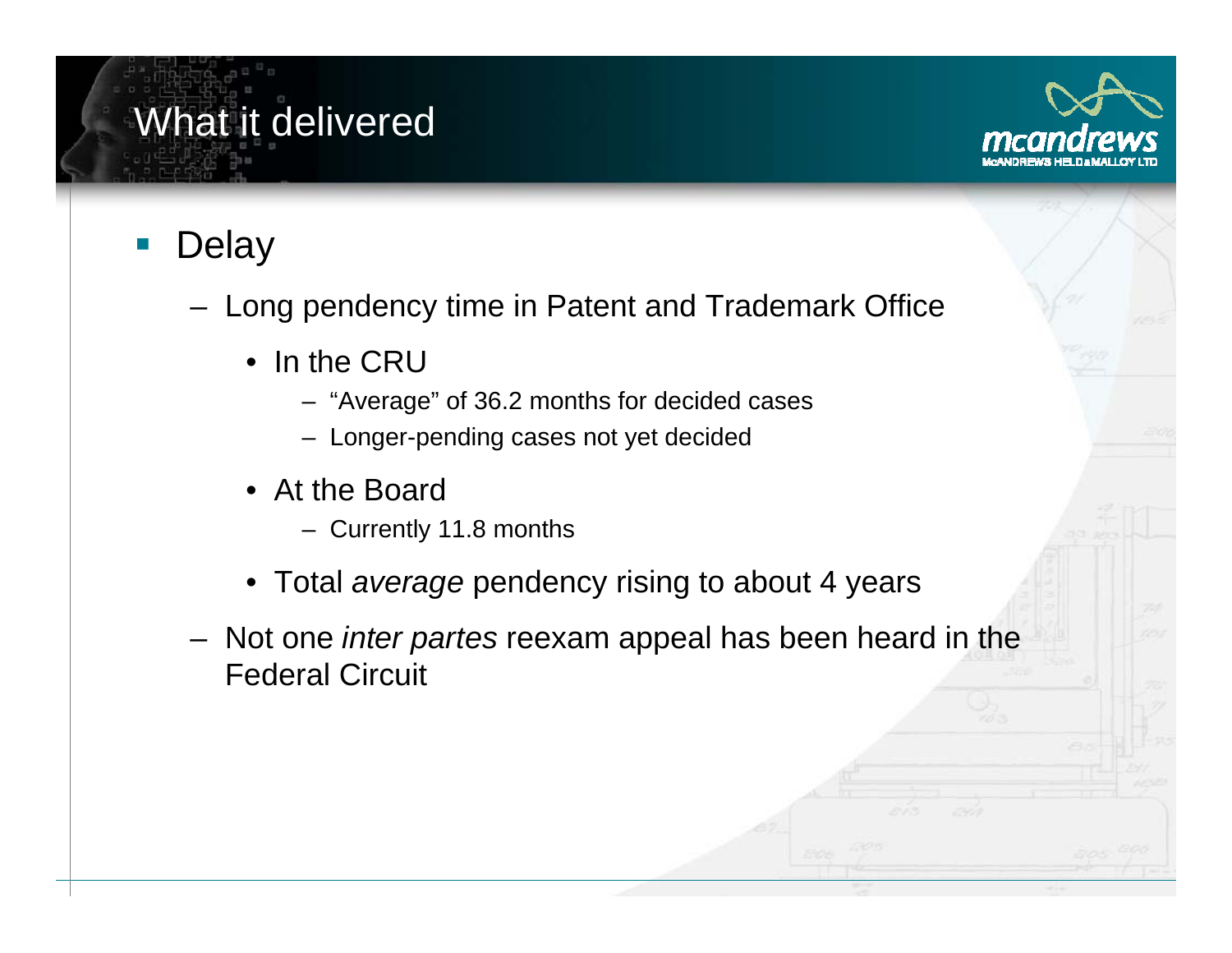



- Low threshold for SNQ
- $\mathcal{L}_{\mathcal{A}}$  Serial requests by a single requester (an inter partes request followed by multiple ex parte requests)
- $\mathcal{O}^{\mathcal{A}}$ Examiners go fishing – grounds not in request
- $\mathcal{L}_{\mathcal{A}}$  The endless circuit
	- – opportunity for requester to comment on each paper filed by owner and Examiner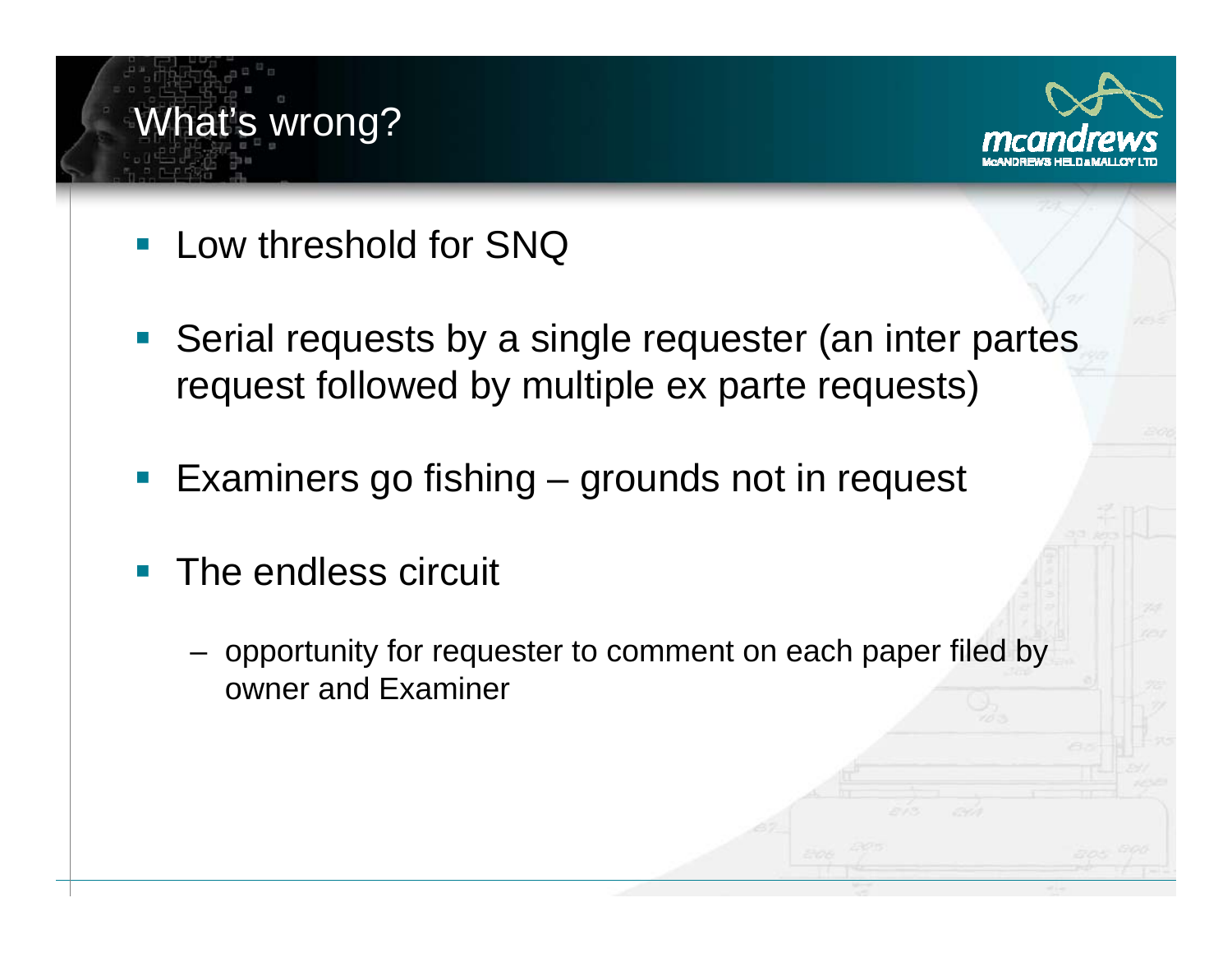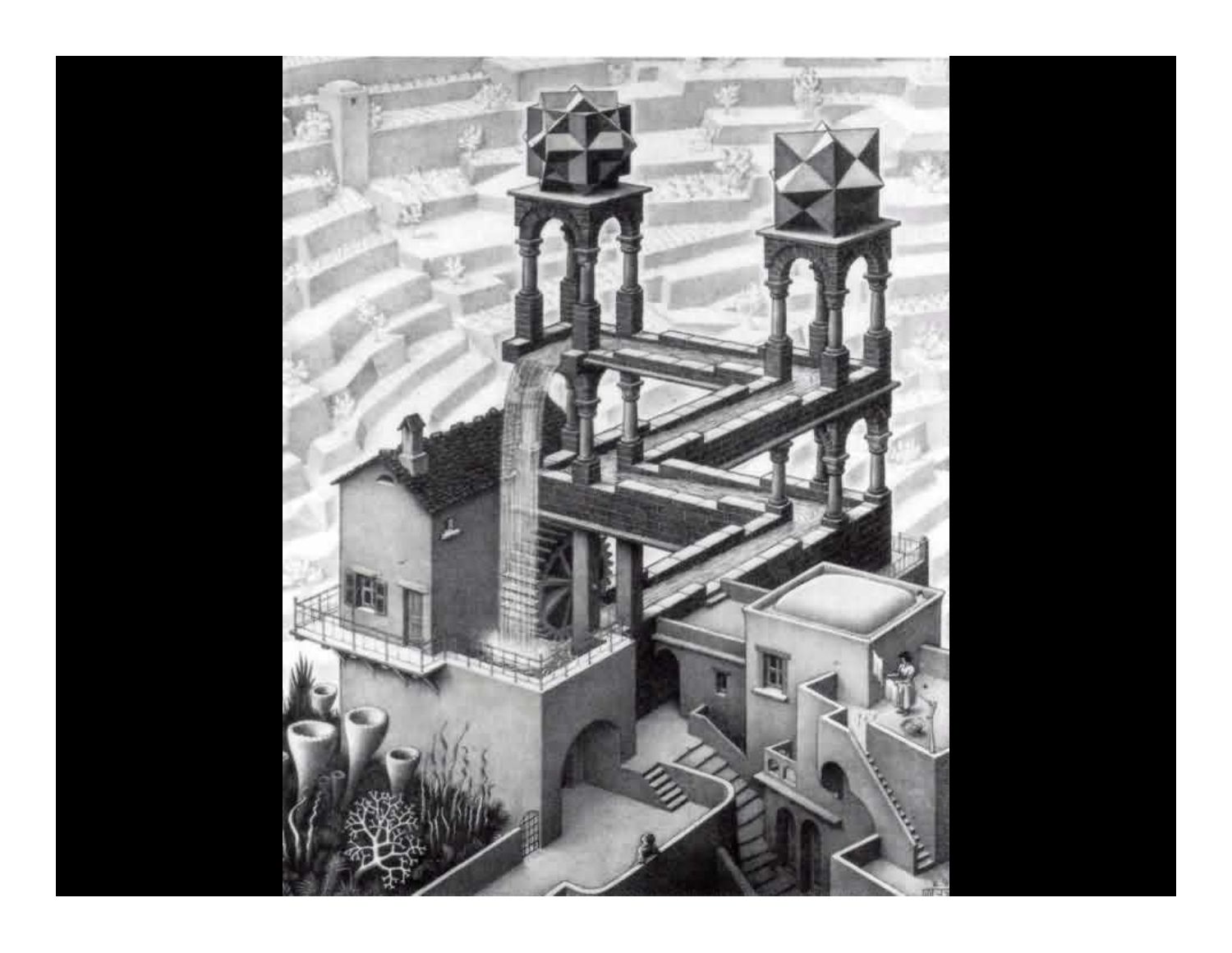



- $\mathcal{L}_{\mathcal{A}}$ Issues focused very late in the process
- **Process takes way too long**

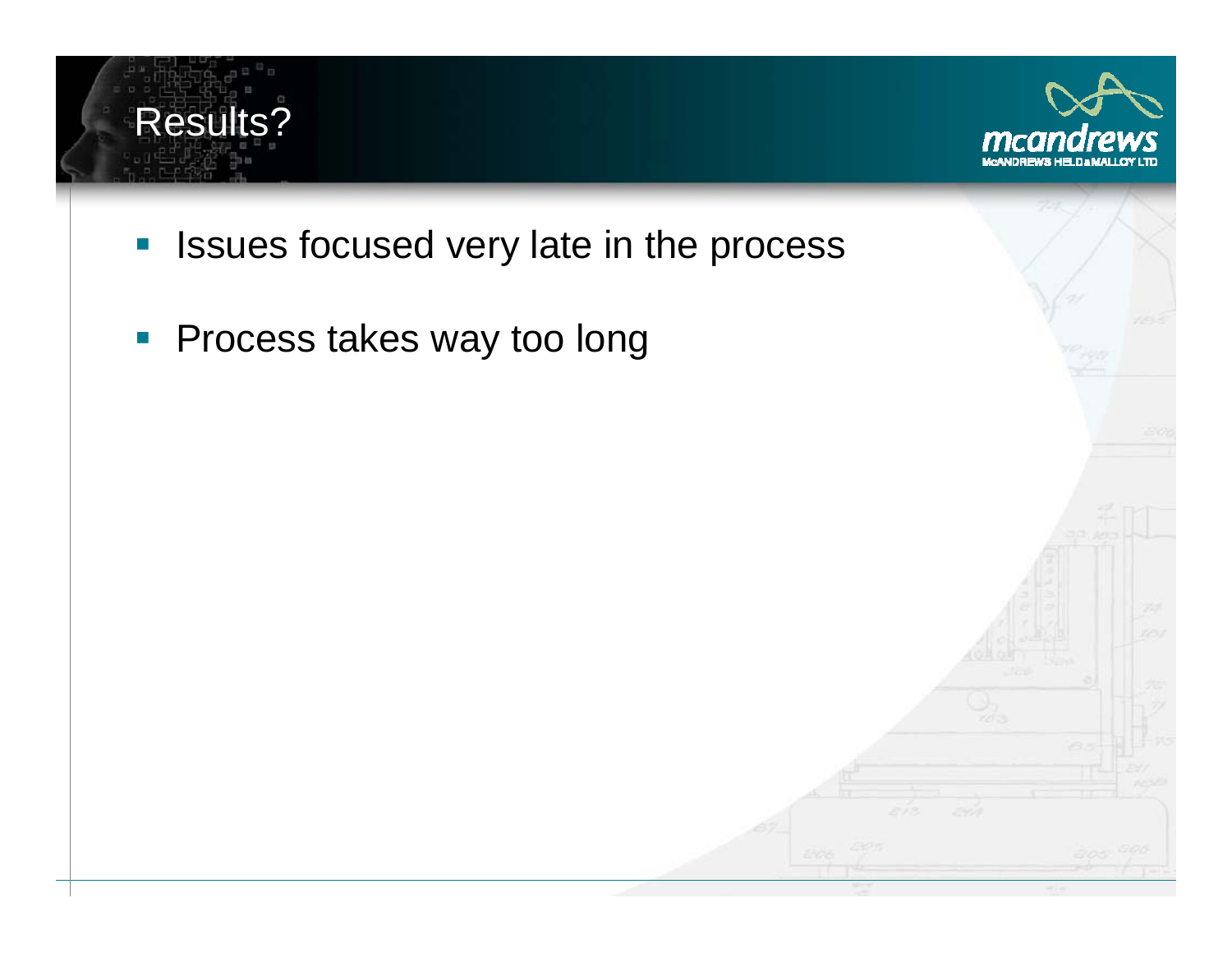



- $\mathcal{L}_{\mathcal{A}}$  Can an Administrative Patent Judge act as the "primary examiner"?
- $\mathbb{R}^n$ Can "special dispatch" be achieved?
- $\mathcal{O}^{\mathcal{A}}$ Can a trial-like proceeding be a cure?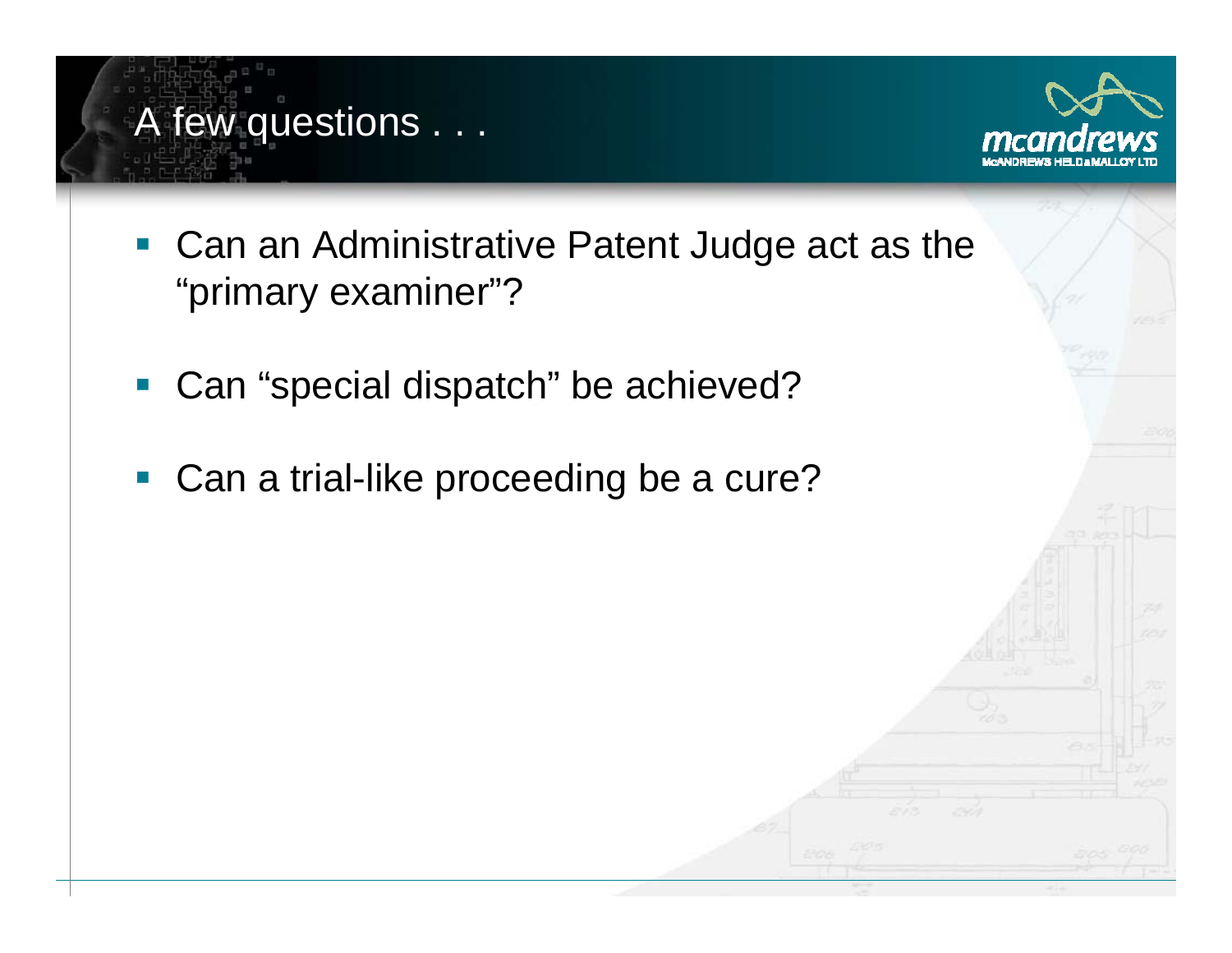



- Existing statute + rewritten rules
- S.515 "*inter partes* review"

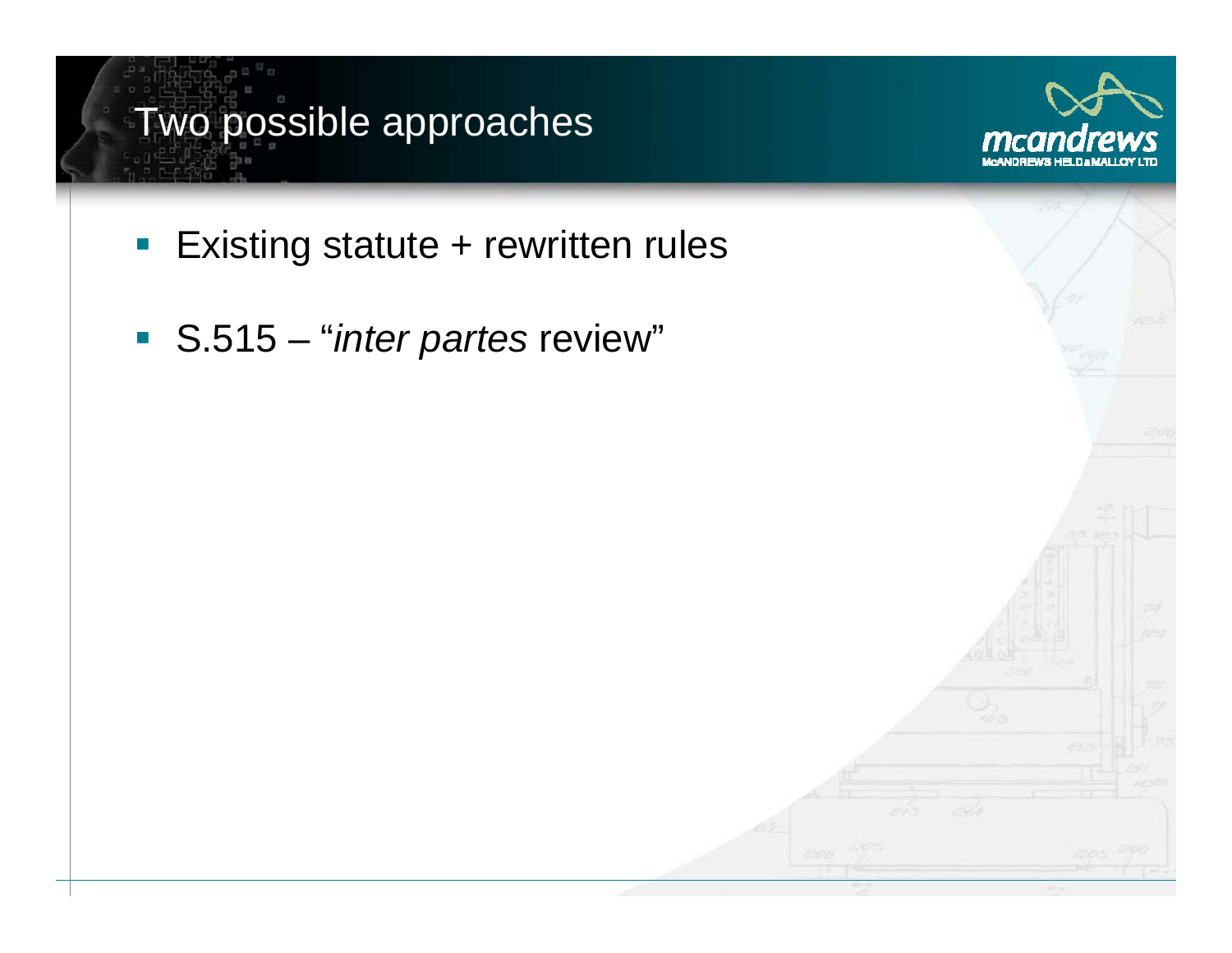



- $\mathbb{R}^n$  All proceedings at the Board of Patent Appeals and Interferences
- $\mathbb{R}^n$  Two phases
	- –Phase 1 ("trial") - Single Administrative Patent Judge
	- –Phase 2 (appeal) – Panel of three Administrative Patent Judges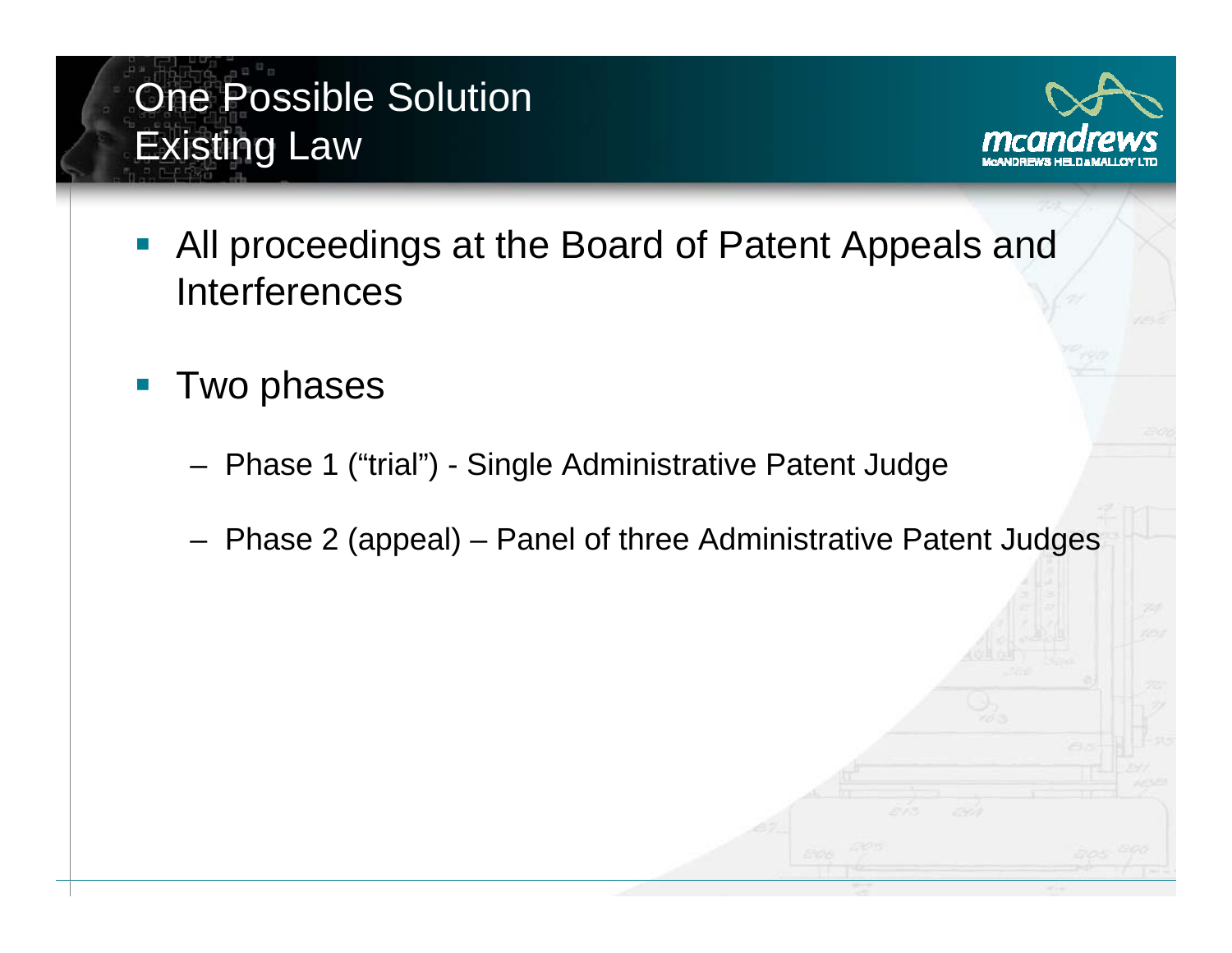# Step 1 – Request



- $\Box$  Form
	- One or more proposed rejections
- $\mathcal{C}^{\mathcal{A}}$ **Content** 
	- A showing of unpatentability
	- (Optionally) motion to deprive the owner of a claimed benefit date
- $\mathcal{L}_{\mathcal{A}}$  Initial showing – for request and motion
	- –Prior art patents or publications
	- –Expert declarations explaining references
	- Evidence and argument sufficient to support a determination that the claims are unpatentable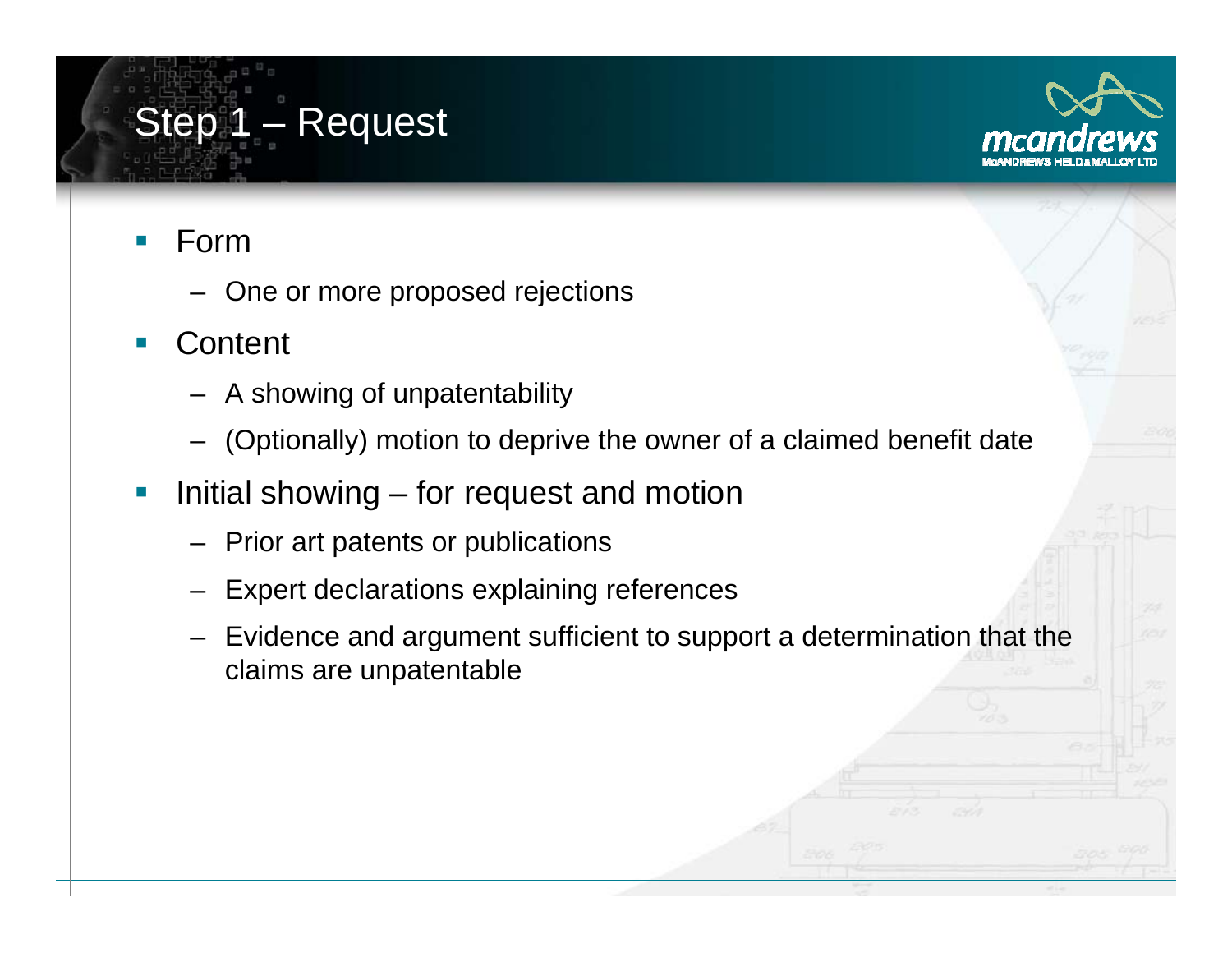



- $\mathbb{R}^3$  Standard– substantial showing of unpatentabilty
	- (a more strict application of SNQ)
- $\Box$  Form – first rejection
	- – Proposed rejections not adopted in order dismissed (No review, but no estoppel)
- $\mathbb{R}^3$  Effect of order granting request – initial finding that the claims are unpatentable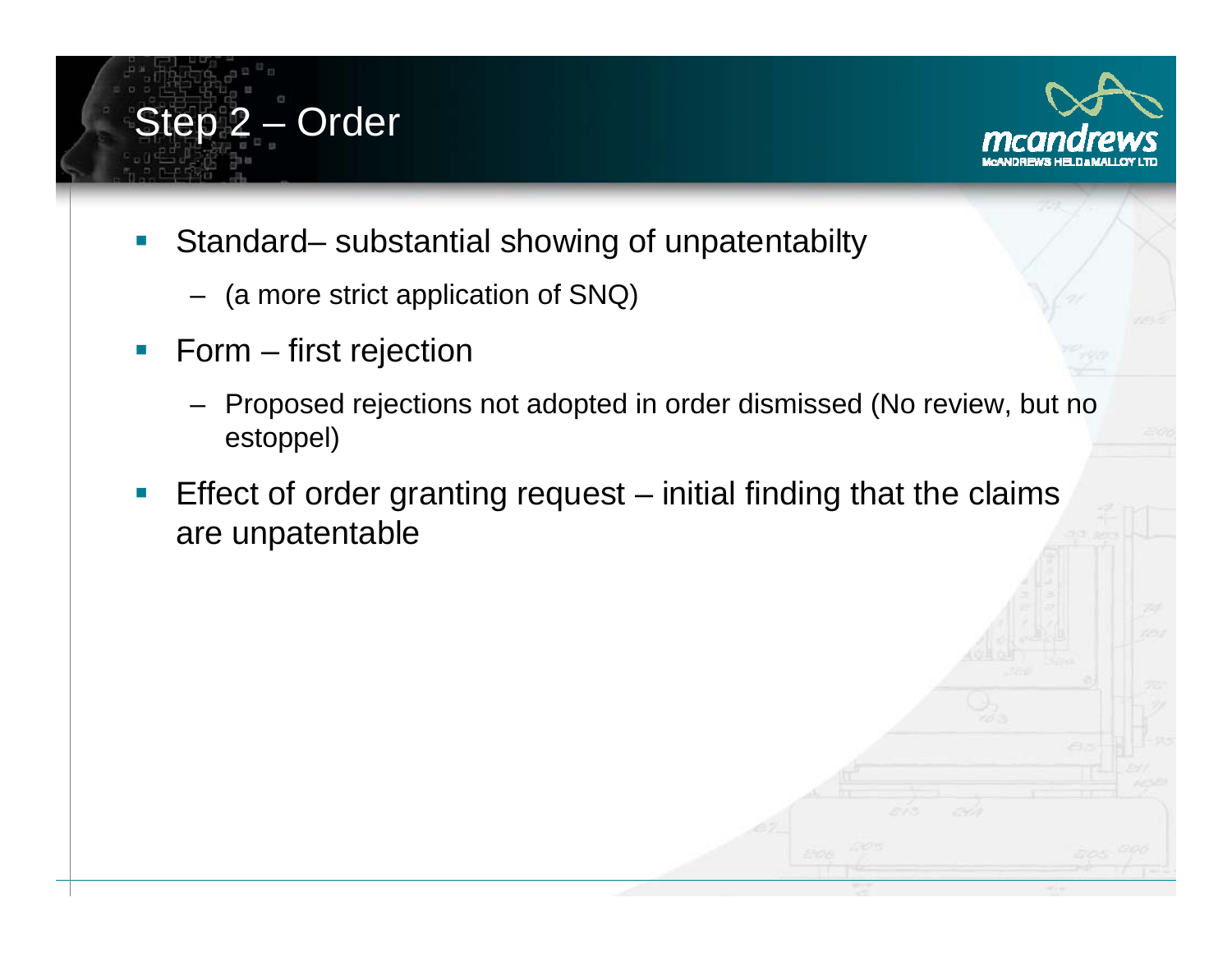### Step 2 – Order (cont'd)

- **Scheduling** 
	- Time 1
		- Owner motions
		- Owner opposition to Requester motion on benefit
	- Time 2
		- Requester oppositions to Owner motions
		- Requester reply to Owner opposition on benefit.
	- Time 3
		- Patent owner reply to Requester motions
	- Time 4
		- Requester sur-reply, limited to arguments of Owner
		- Total elapsed time to decision ripe for appeal one year

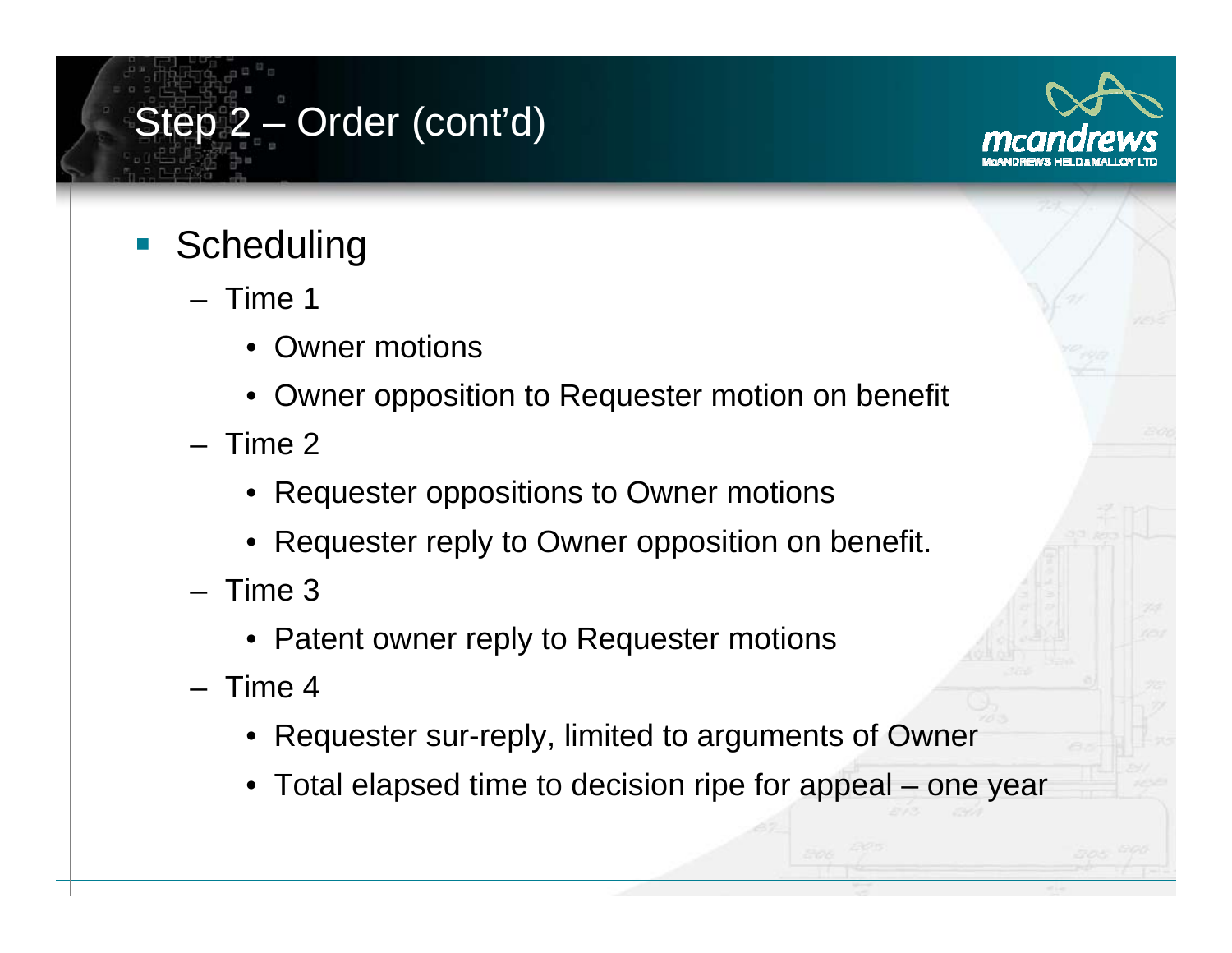#### Step 3 – Patent owner motions



- $\mathcal{C}^{\mathcal{A}}$ Reconsider order on evidence of record
- $\mathbb{R}^n$  Reconsider order in light of additional evidence
	- e.g., secondary considerations, expert opinions, etc.
- $\mathbb{R}^3$ **Amend claims** 
	- Showing of support for amendment
	- Showing why amendment makes claims patentable
- $\mathbb{R}^2$ Amend specification to claim benefit of earlier application
- $\mathcal{C}^{\mathcal{A}}$ Amend specification to correct inaccuracies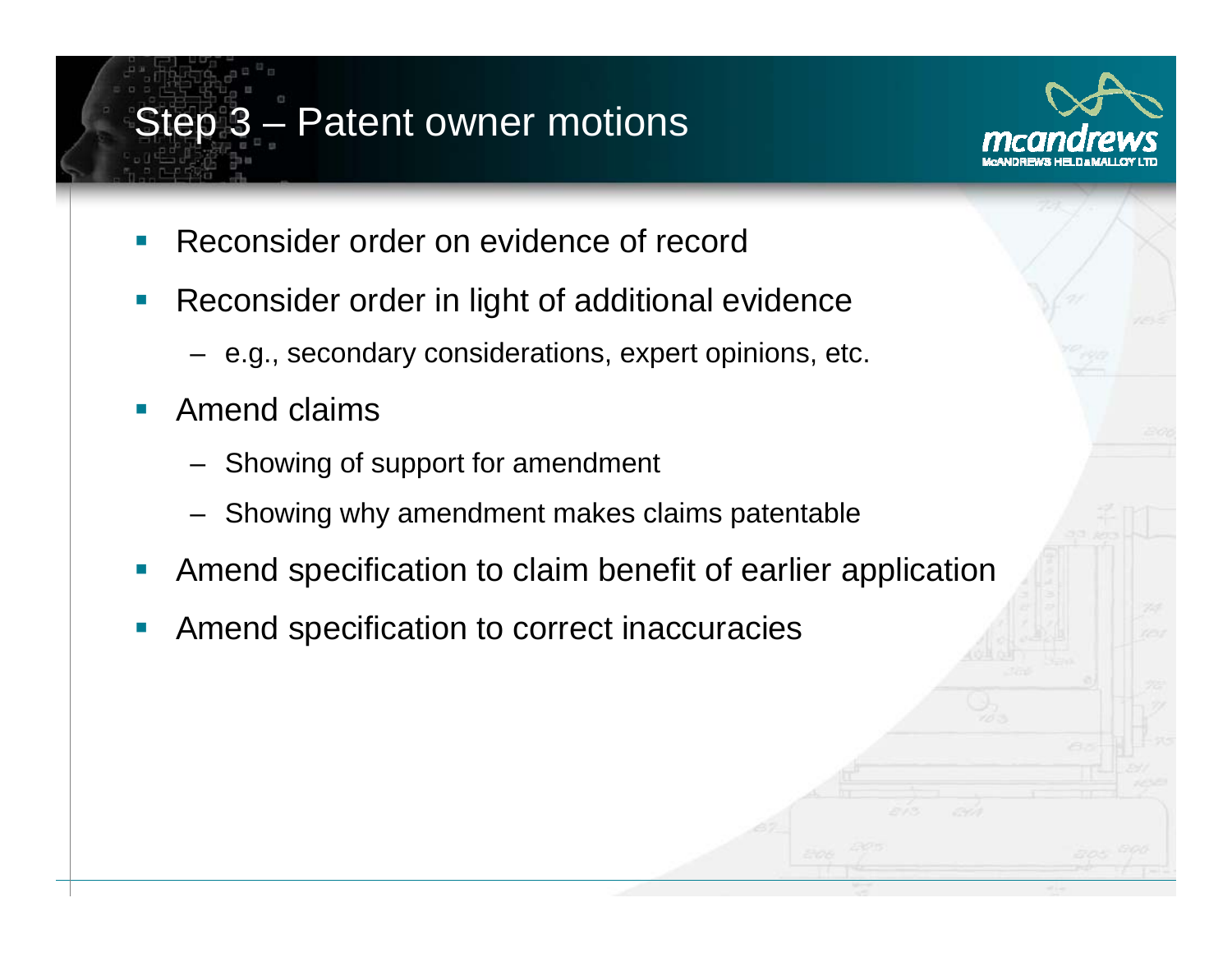## Apply Federal Rules of Evidence



- Foundation basis for admissibility
- **Authentication**
- $\mathcal{L}_{\mathcal{A}}$ **Relevance**
- $\mathcal{L}_{\mathcal{A}}$ Cross examination?

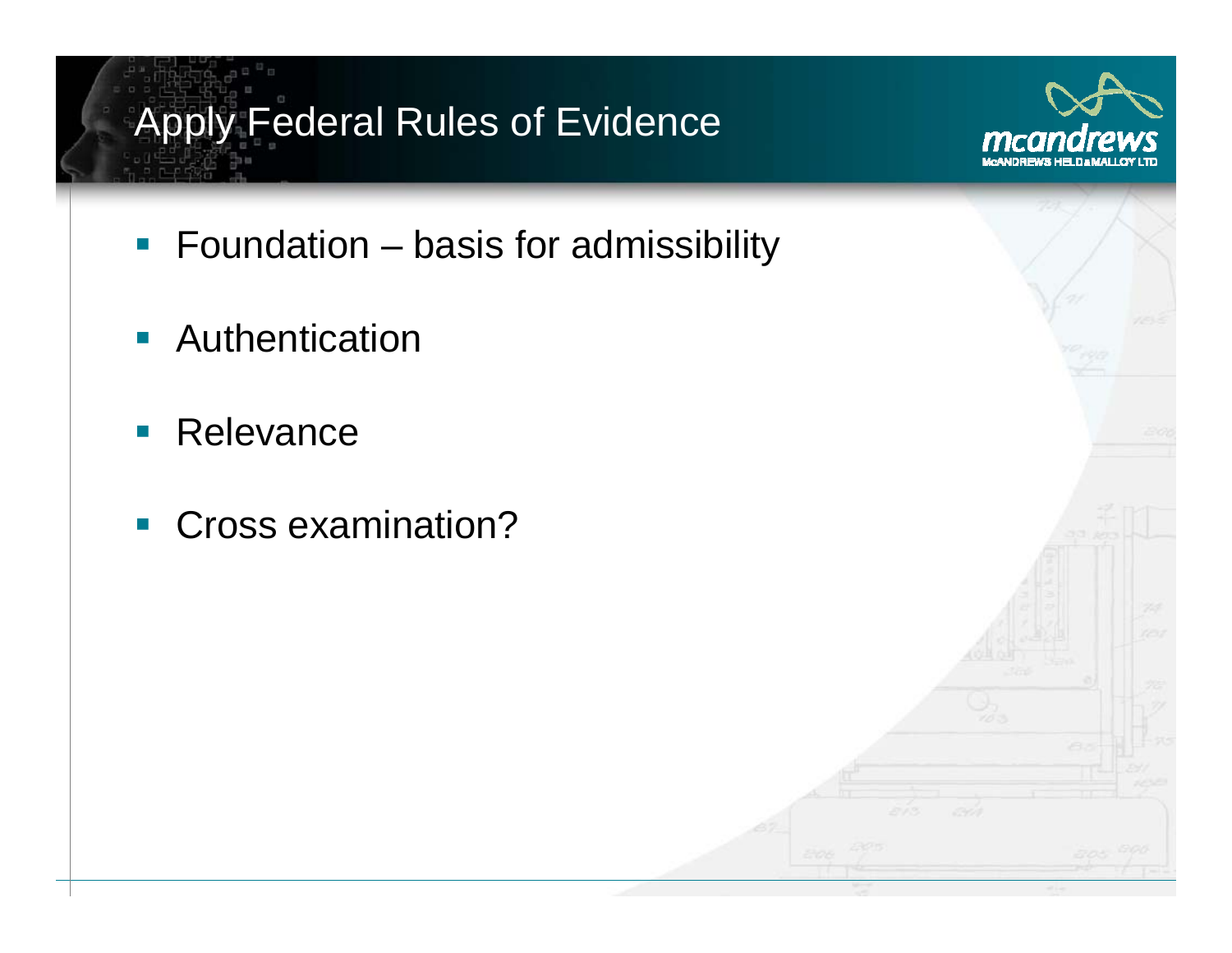



- $\mathcal{L}_{\mathcal{A}}$ Oral hearing on motions?
- $\overline{\mathbb{R}^2}$  Single Administrative Patent Judge enters decision on motions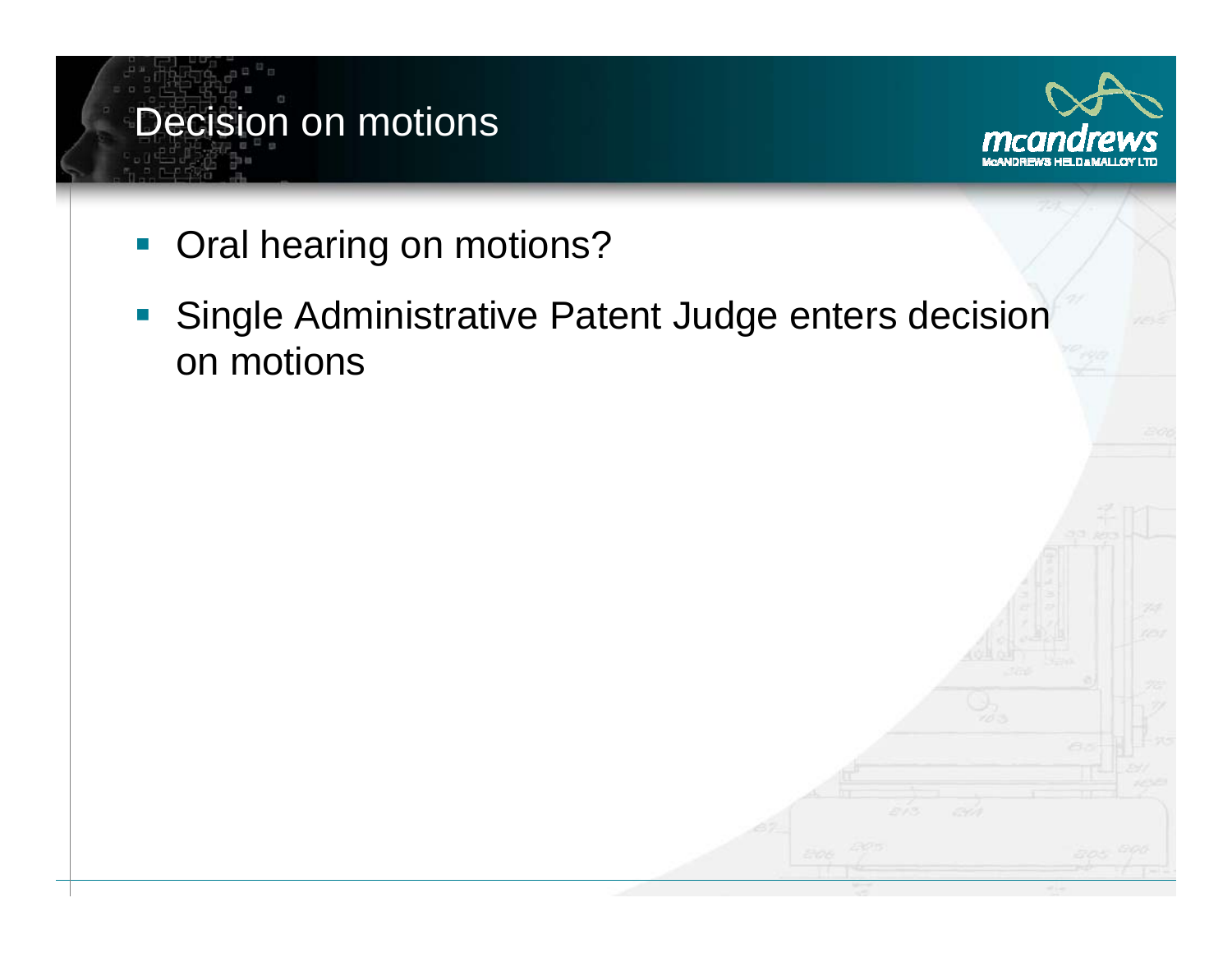



- **Parties brief the issues** 
	- –(opening, response, reply)
- $\mathcal{L}_{\mathcal{A}}$ Oral hearing before panel of three APJs
- $\mathcal{L}_{\mathcal{A}}$ Panel enters final judgment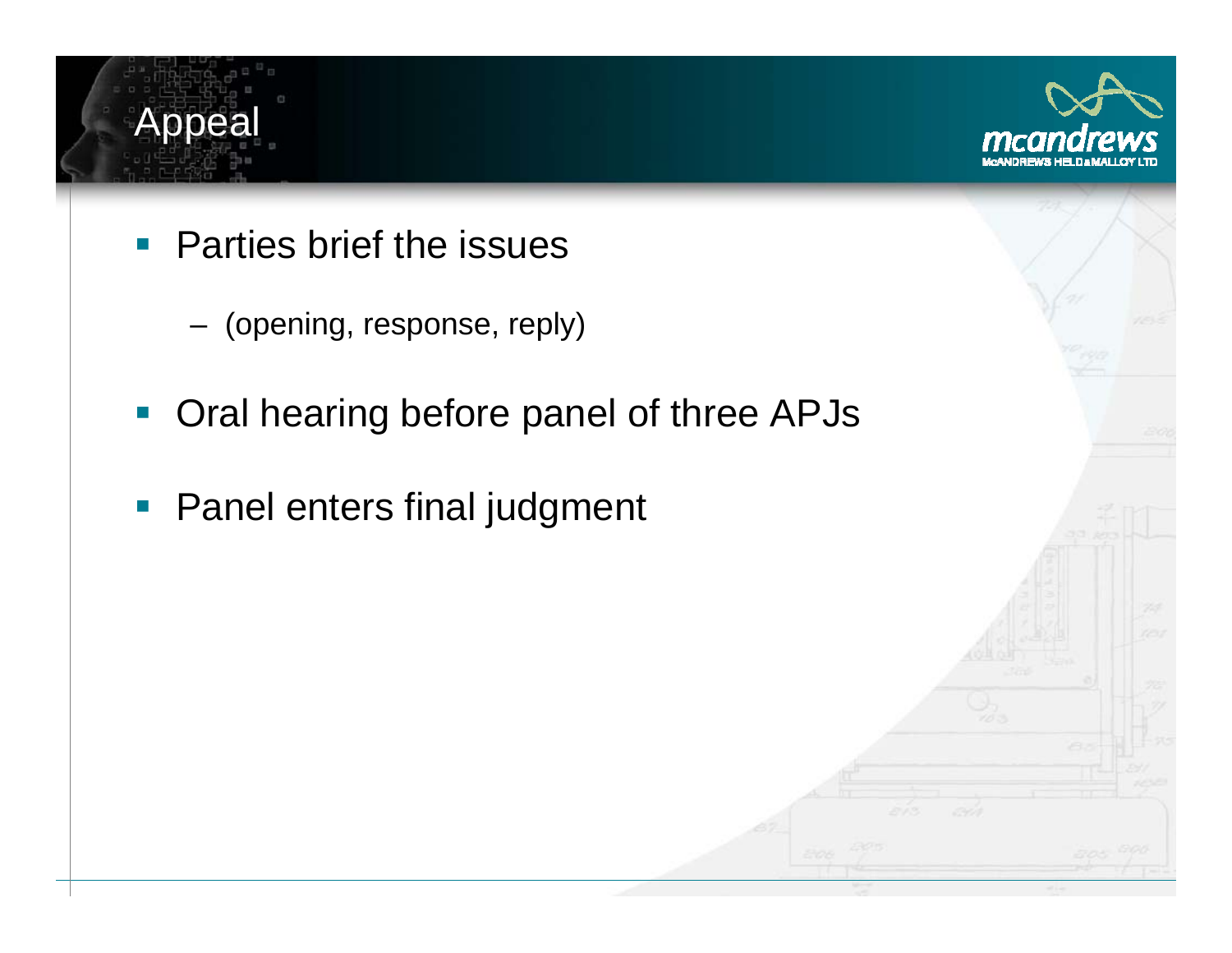



 $\overline{\phantom{a}}$  **35 U.S.C. 134 Appeal to the Board of Patent Appeals and Interferences.** 

(b) patent owner.— A patent owner in any reexamination proceeding may appeal from the final rejection of any claim by the *primary examiner* to the Board of Patent Appeals and Interferences, having once paid the fee for such appeal.

. . .

(c) third party.— A third-party requester in an inter partes proceeding may appeal to the Board of Patent Appeals and Interferences from the final decision of the *primary examiner* favorable to the patentability of any original or proposed amended or new claim of a patent, having once paid the fee for such appeal.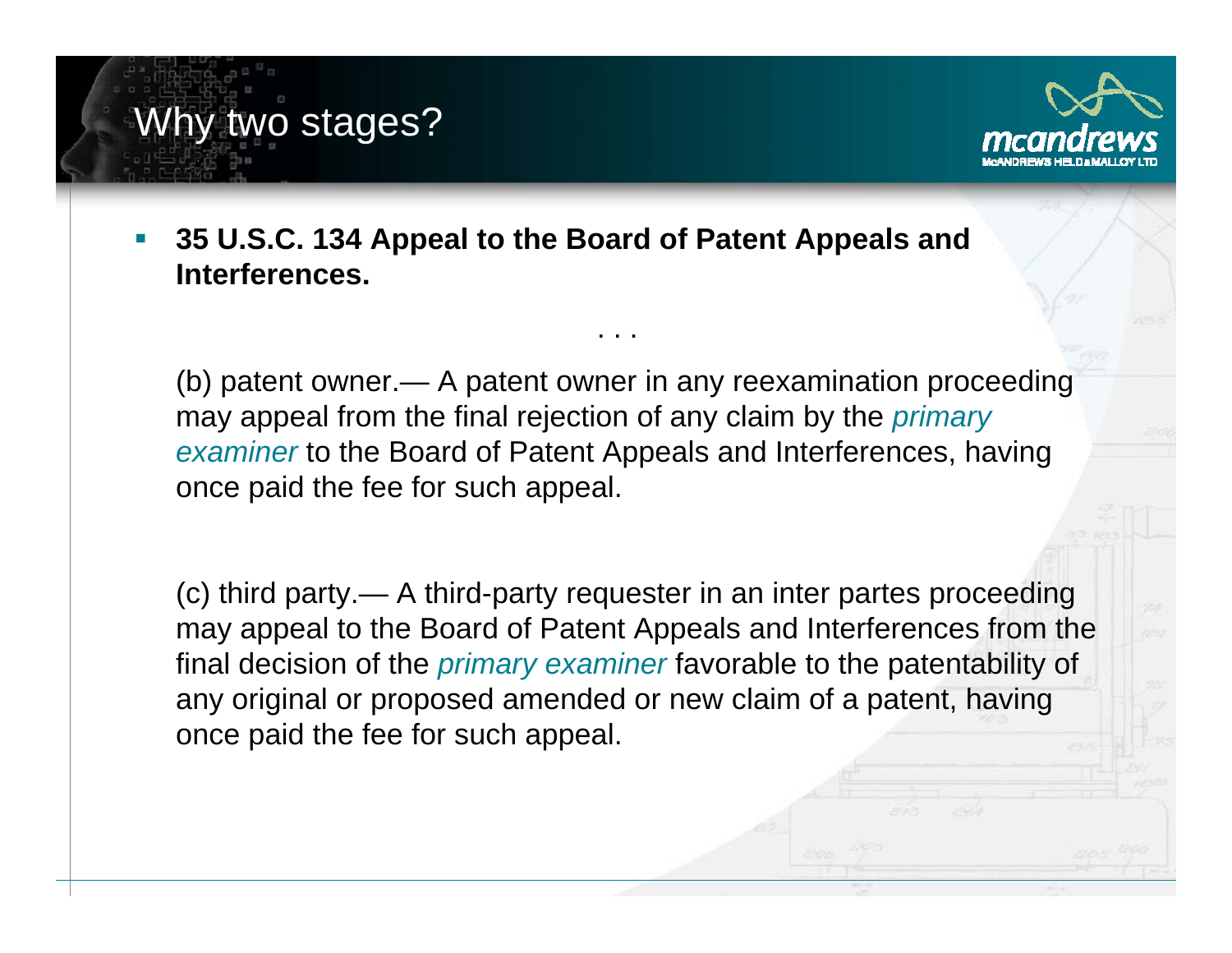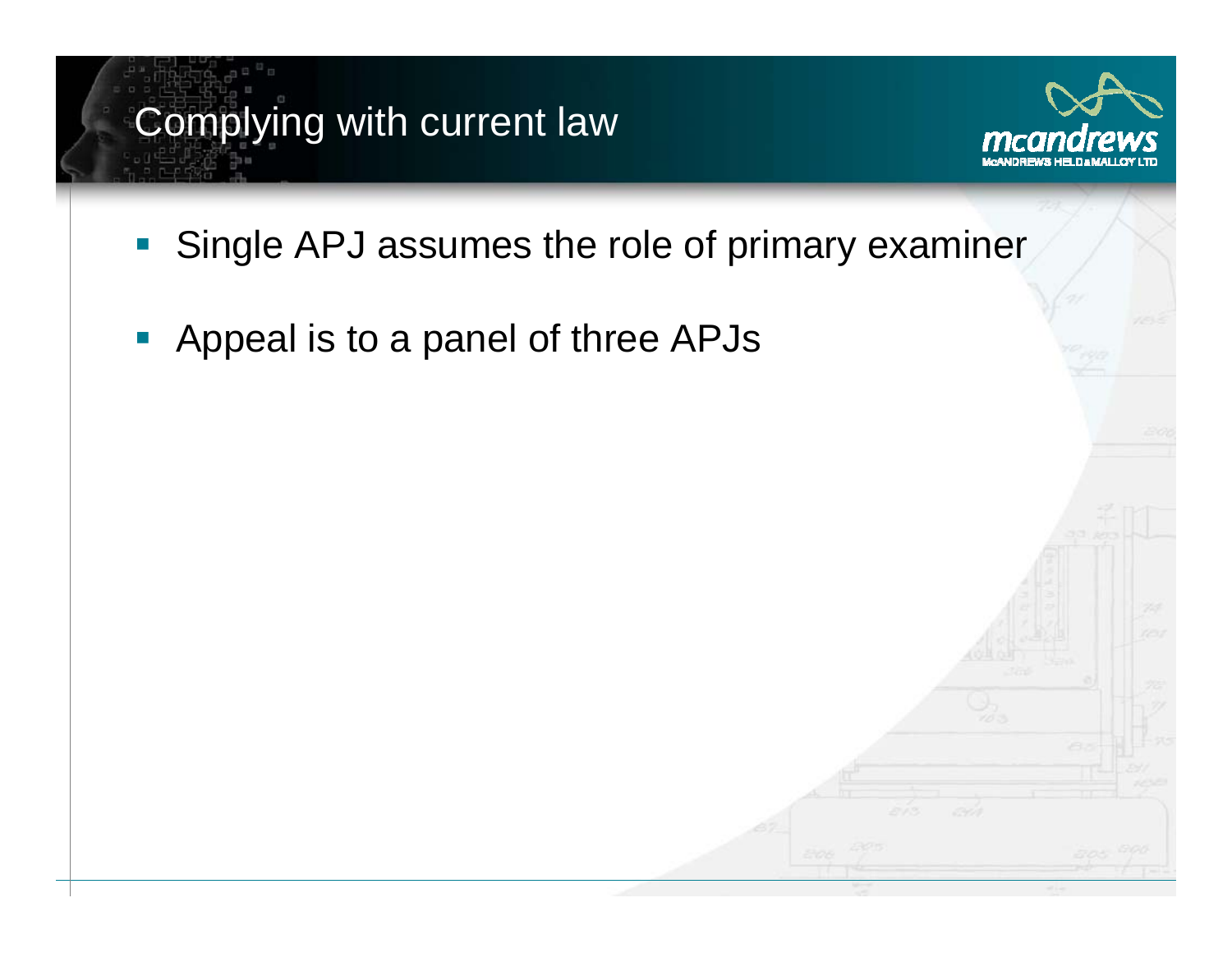

- $\mathcal{L}_{\mathcal{A}}$ Petition to institute "inter partes review"
- $\mathcal{L}_{\mathcal{A}}$  Basis - 35 U.S.C. § 311(b)
	- –§§ 102 and 103
	- –Patents and publications
- Timing 35 U.S.C. § 311(c)
	- After the later of
		- 9 months from grant
		- Termination of post grant review proceeding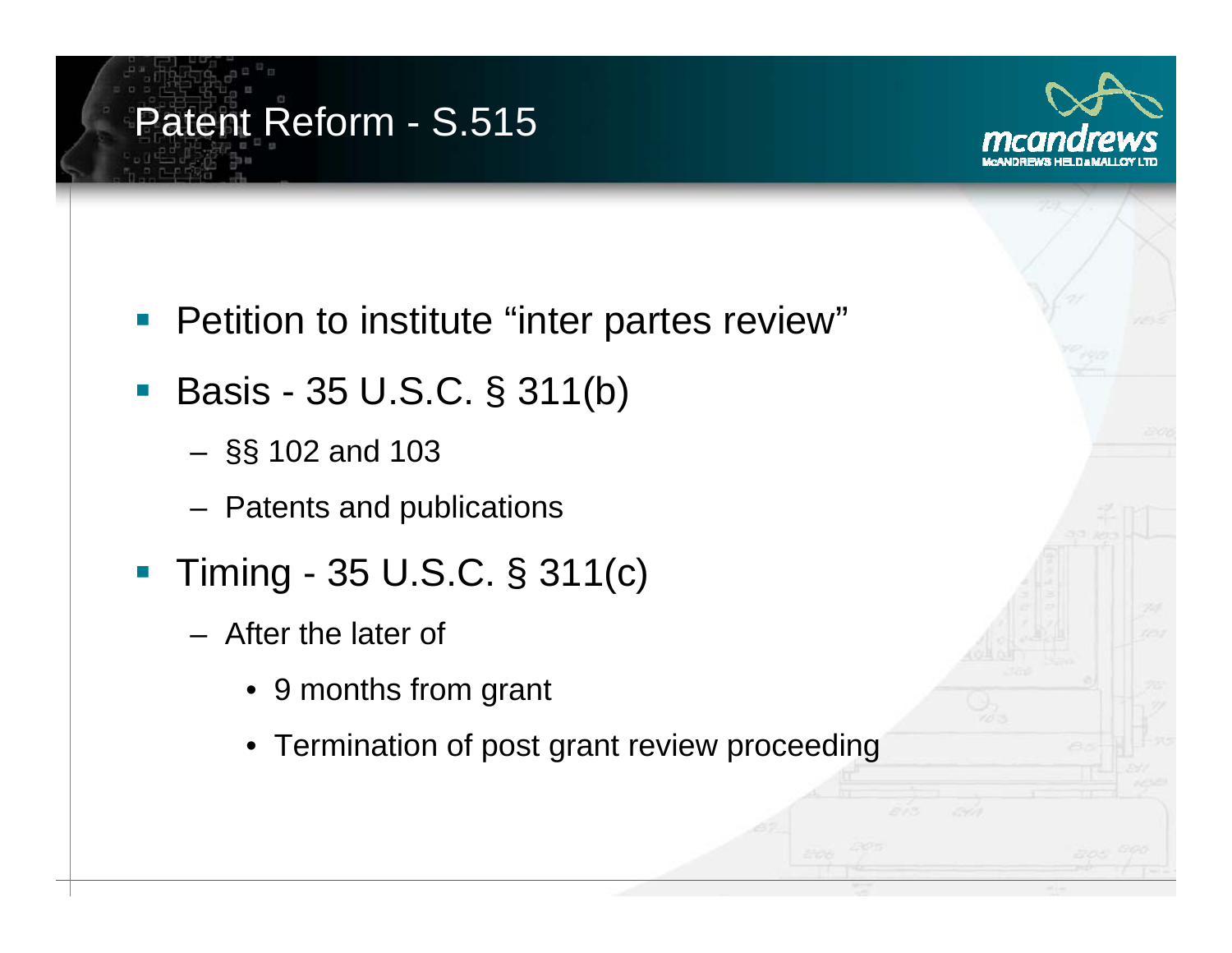

- Petition 35 U.S.C. § 312(a)(3)
	- –Identify each claim
	- –State the ground for each challenge
	- –Identify evidence
	- –Copies of Patents and publications
	- Affidavits or declarations
- **Owner** preliminary response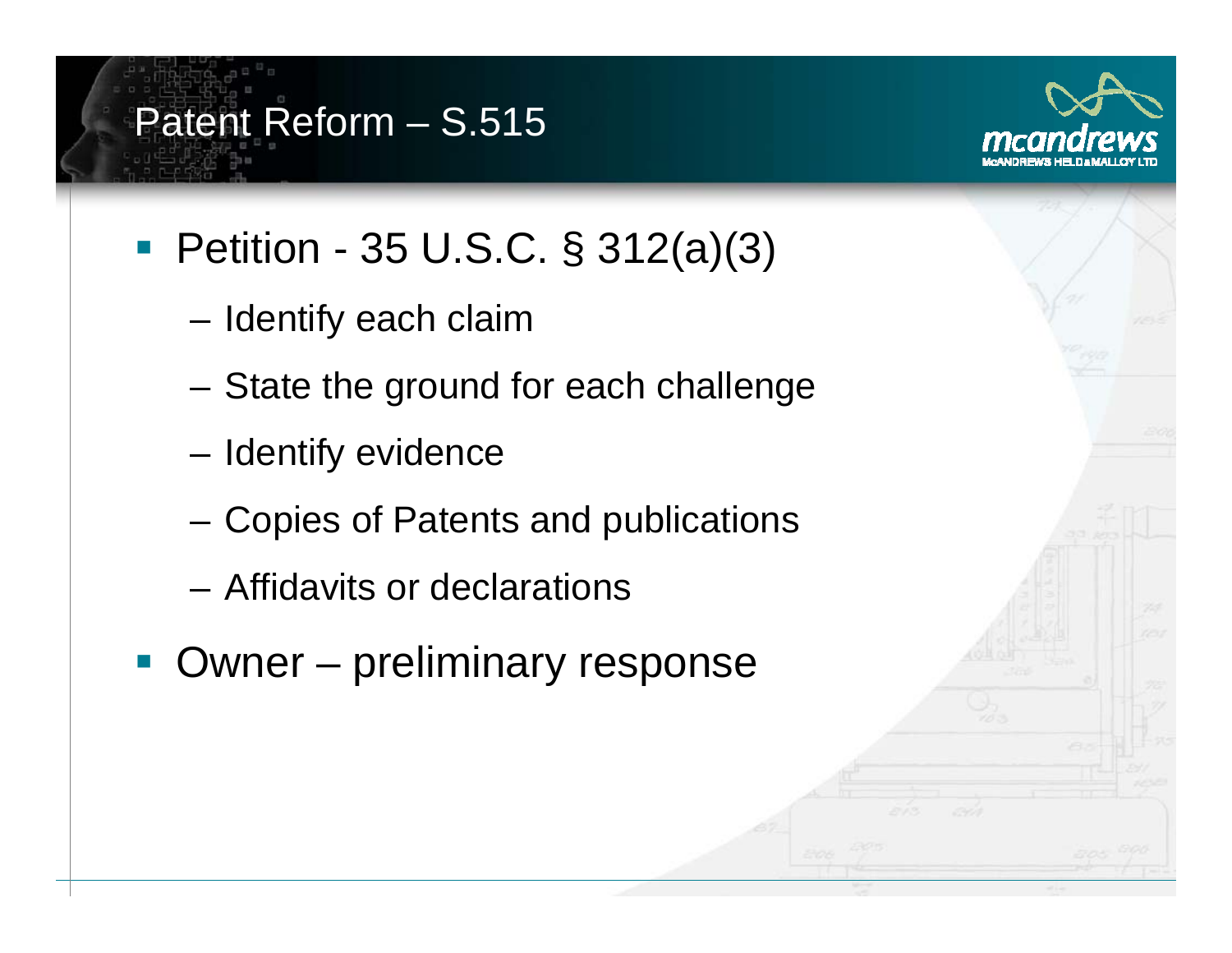

- Standard 35 U.S.C. § 314(a)
	- –"Reasonable likelihood that petitioner would prevail"
- Time For Determination 35 U.S.C. § 314(b)
	- 3 months from either
		- Filing of preliminary response by owner
		- Expiration of time for filing preliminary response
- $\mathbb{R}^n$ Written notice to petitioner and owner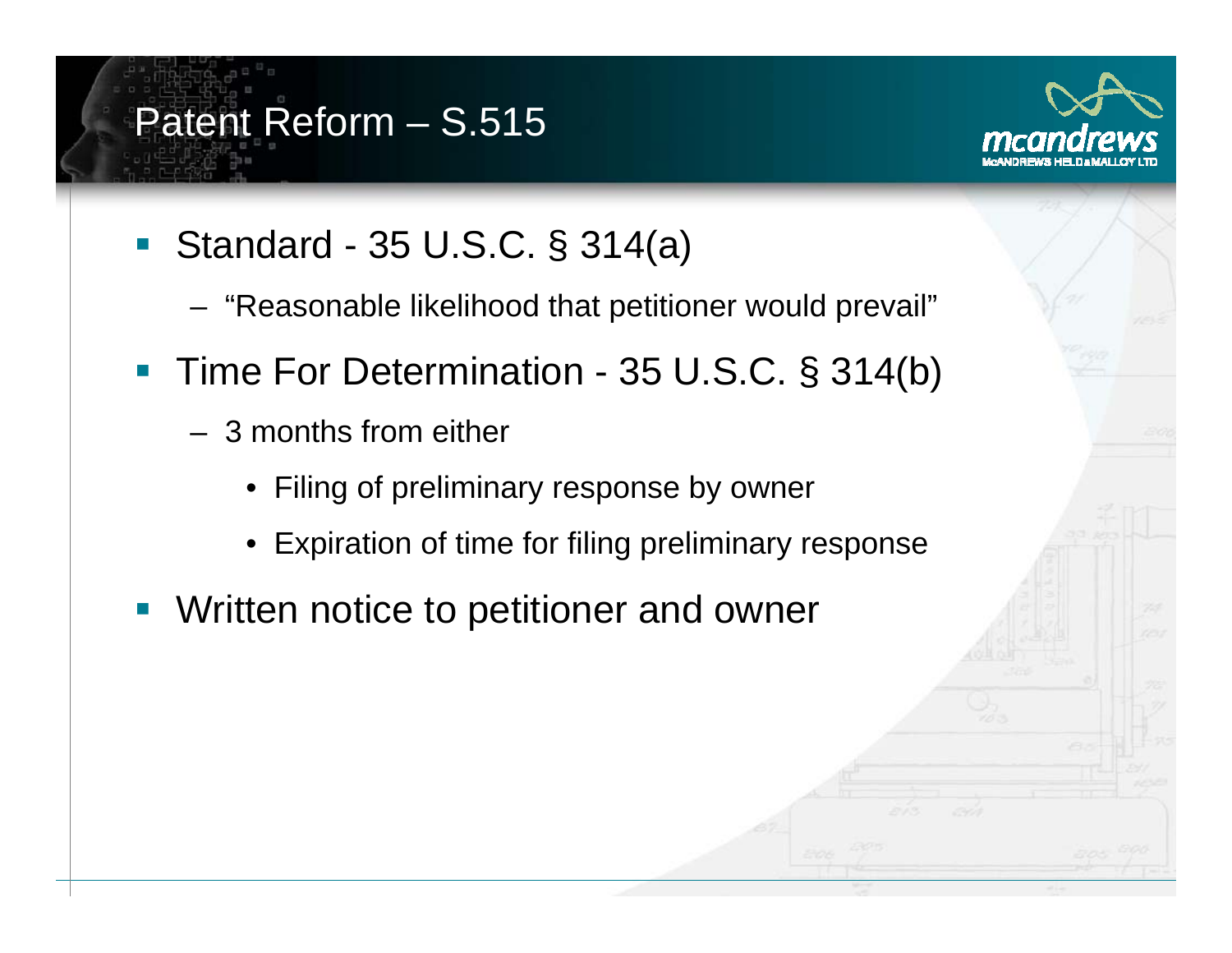

- 35 U.S.C. § 315(a) Petition denied if:
	- –Petitioner filed civil action to challenge patent OR
	- – Owner filed suit against petitioner AND over 3 months elapsed from time for petitioner to respond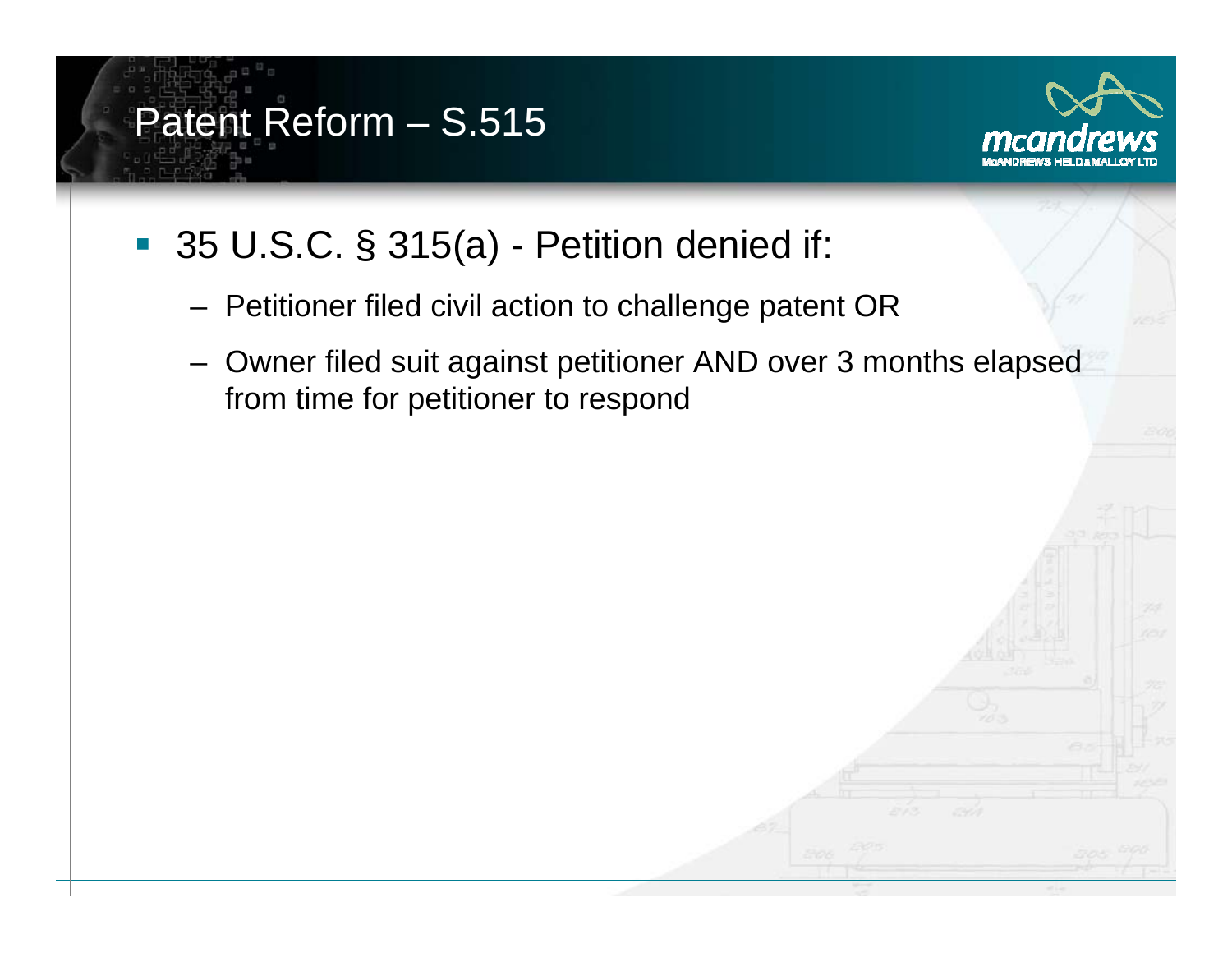

- $\mathcal{L}_{\mathcal{A}}$  Estoppel - 35 U.S.C. § 315(b)
	- – Petitioner can't:
		- Request or maintain any PTO proceeding
		- Assert invalidity in court or in ITC
	- – On any ground raised or could have been raised in IPR *in which a final decision was entered*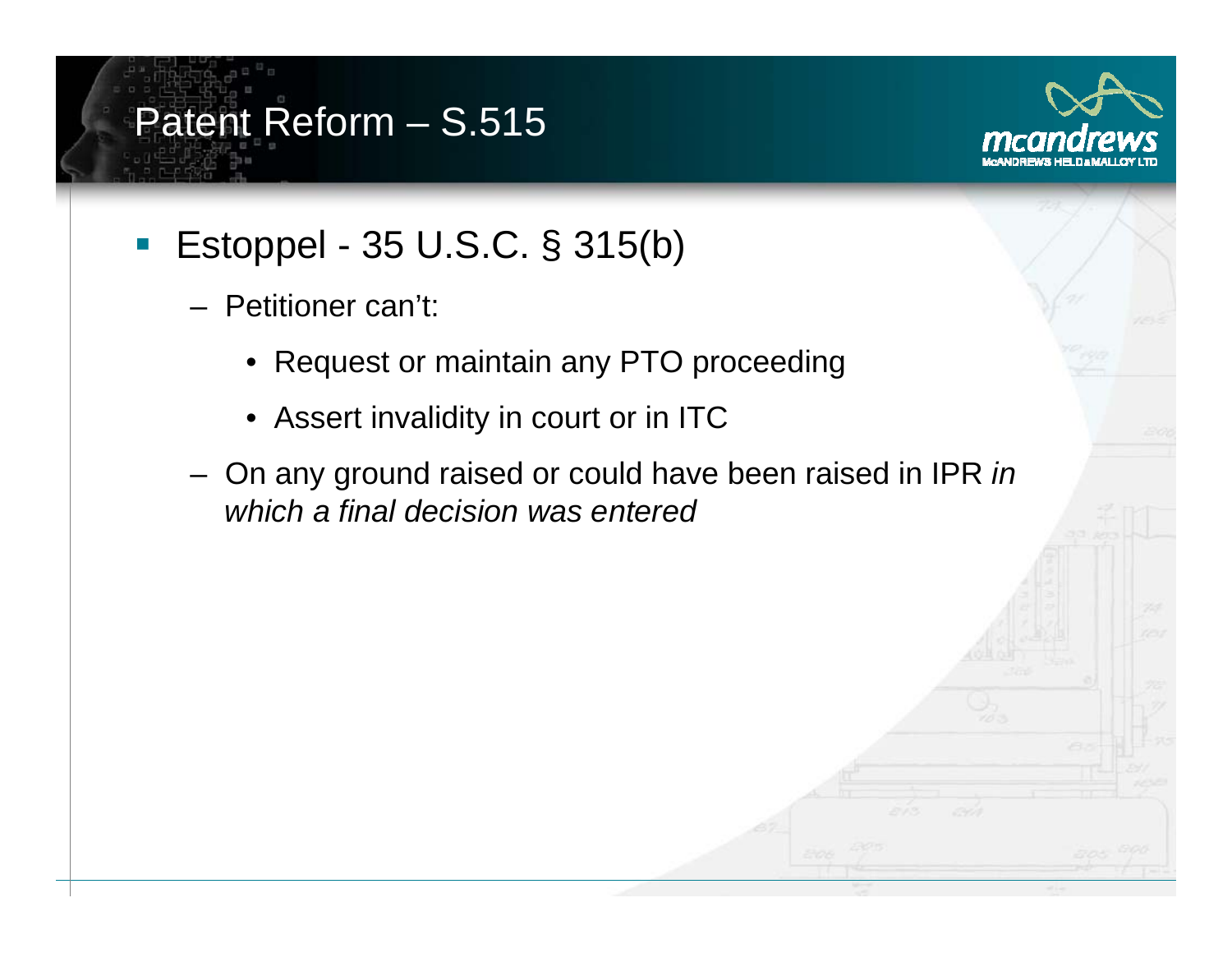

- $\mathcal{L}_{\mathcal{A}}$  Multiple PTO proceedings - 35 U.S.C. § 315(d)
	- –Director's discretion
- $\mathcal{L}_{\text{max}}$  Proceedings before PTAB - § 316(c)
	- – (This is the re-named Board of Patent Appeals and Interferences)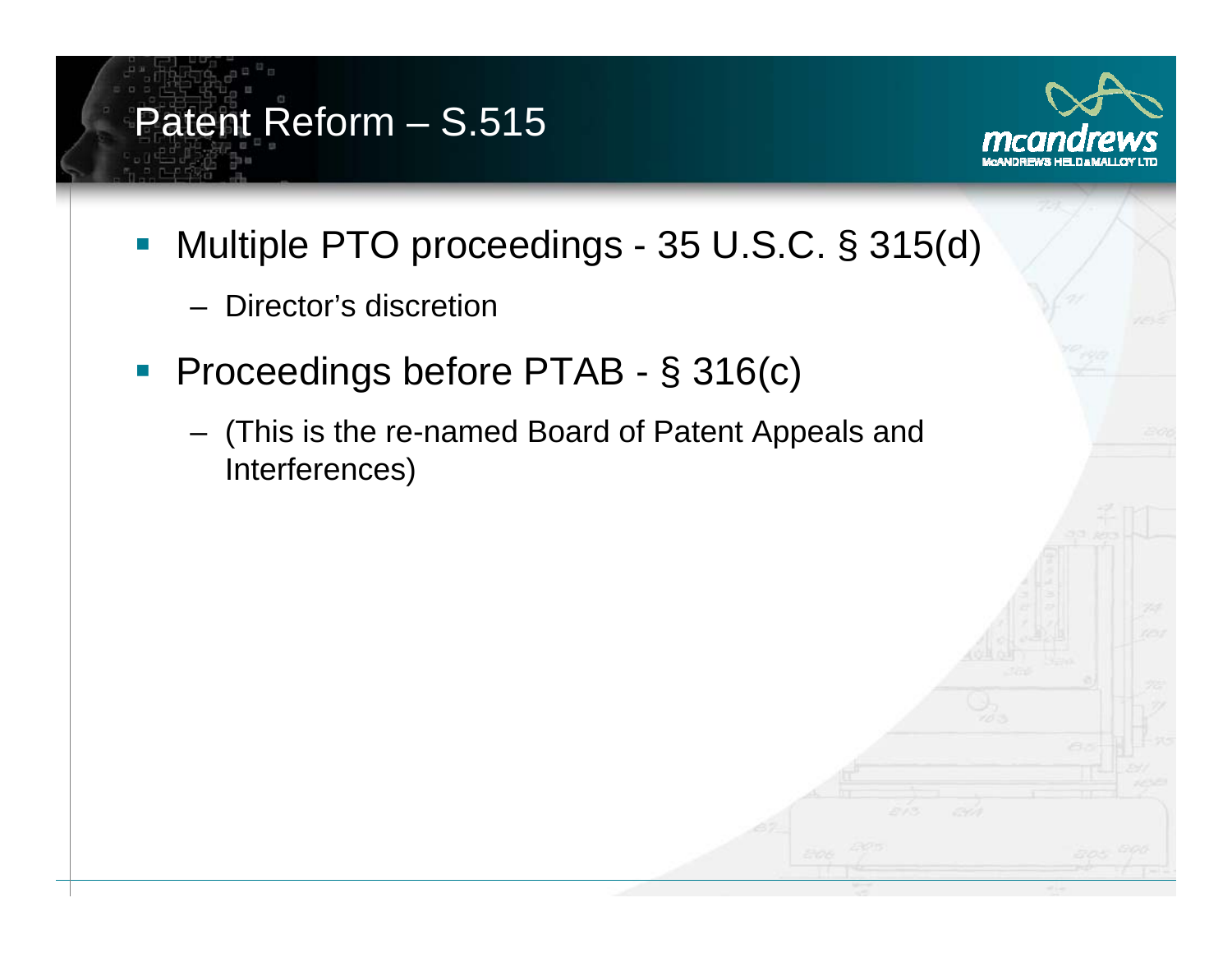

- $\mathcal{L}_{\mathcal{A}}$  35 U.S.C. § 316(a) - Director to prescribe by regulation:
	- –Standard for instituting
	- – Discovery standards and procedures
		- Deposition of affiants/declarants
		- Interest of justice
	- Protective orders
	- Motion to cancel or substitute claims
	- –Oral hearing
- $\overline{\phantom{a}}$ Preponderance of evidence - 35 U.S.C. § 316(e)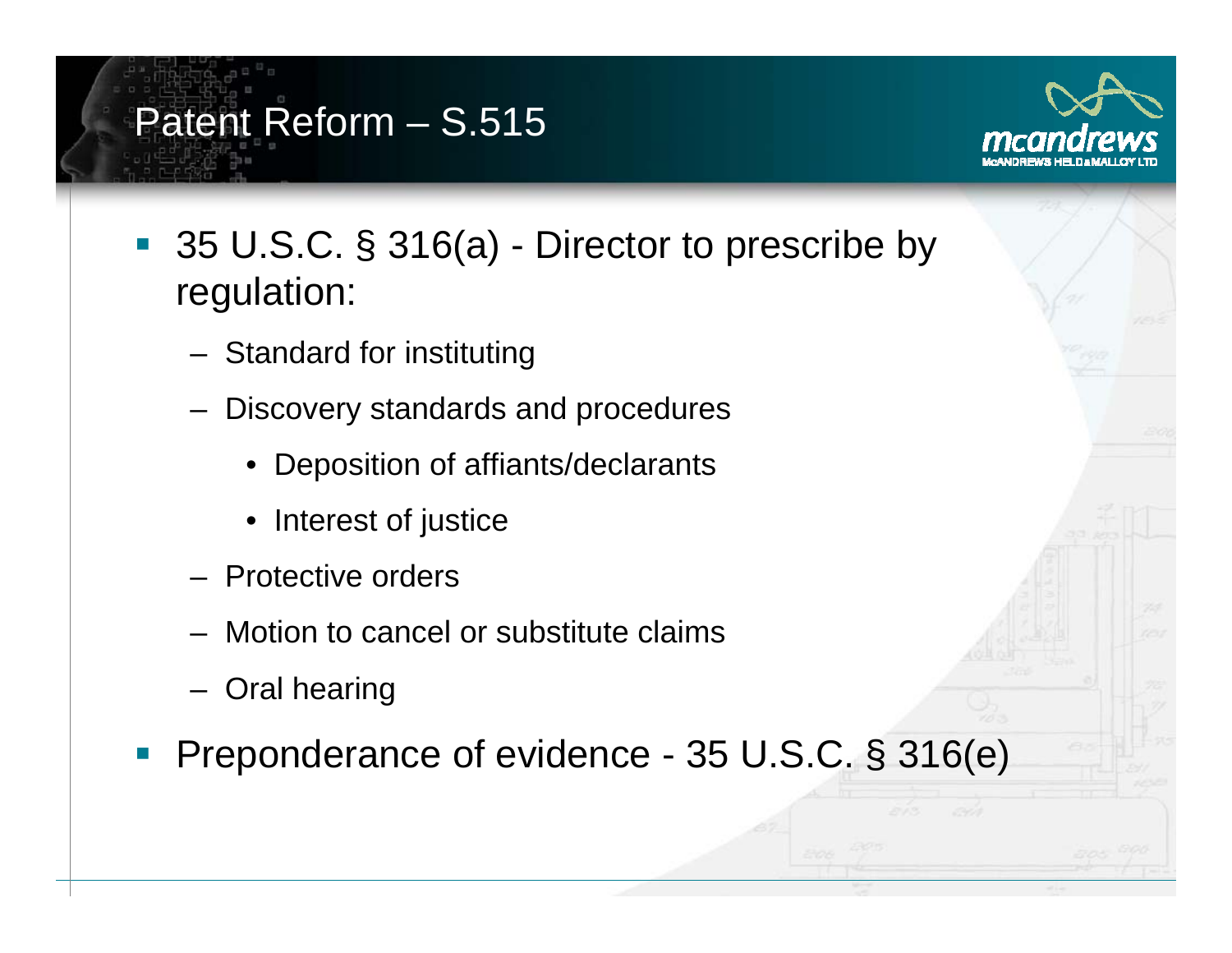

#### $\mathcal{L}_{\mathcal{A}}$ **Settlement**

- –Termination on joint request - 35 U.S.C. § 317(a)
- –Filing of agreements - 35 U.S.C. § 317(b)
- Final Written Decision 35 U.S.C. § 318
	- – *ONE YEAR pendency* – institution to final decision 35 U.S.C. § 316(a)(12)
	- –Extension up to 6 months – good cause
- Appeals as provided in §§ 141 144 35 U.S.C. § 319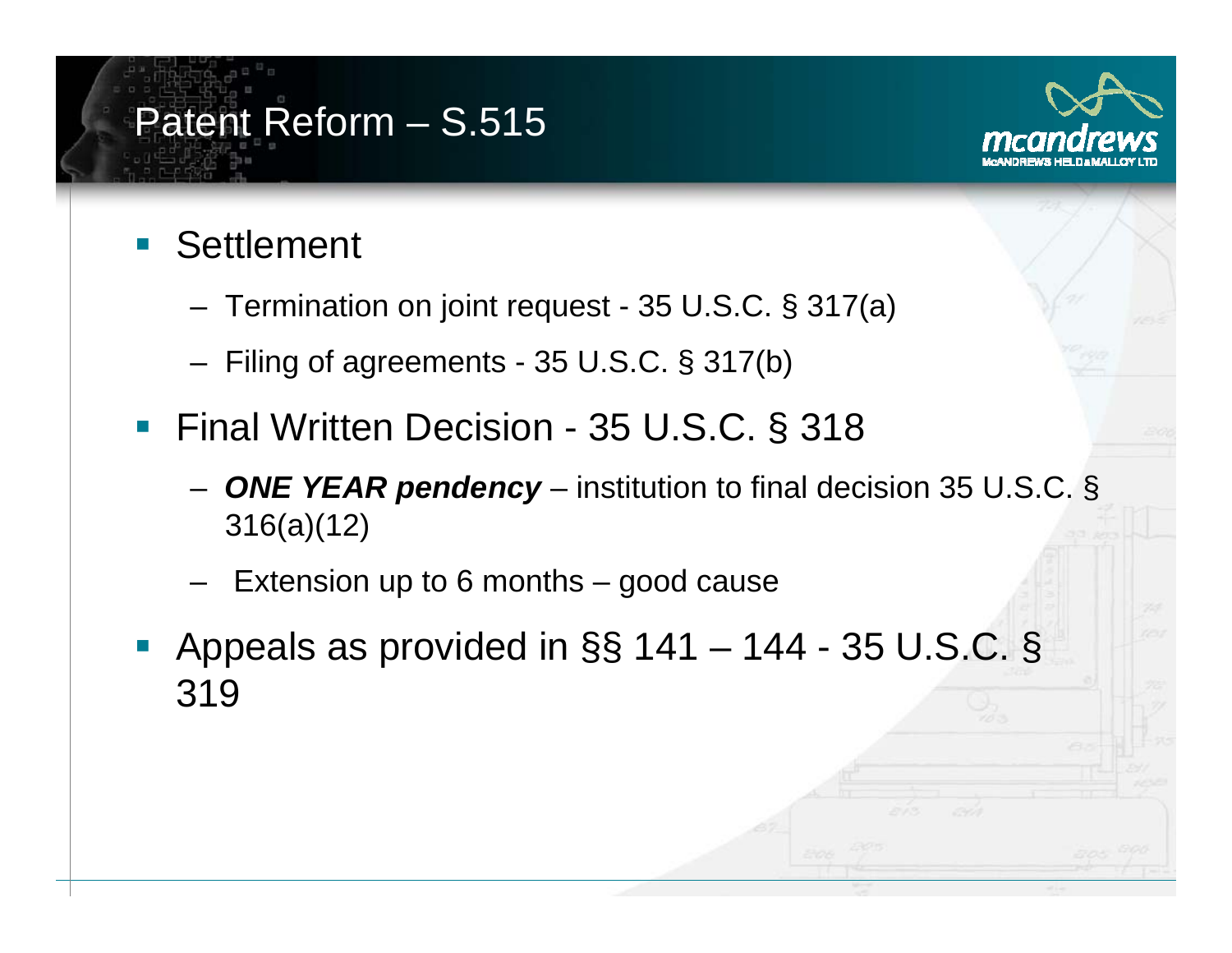

- Implementation
	- –Effective date – one year after enactment
	- –Limitation on number of proceedings first 4 years
	- – Apply to requests for inter partes reexamination filed:
		- After enactment
		- Before effective date
	- –No changes for existing inter partes reexamination proceedings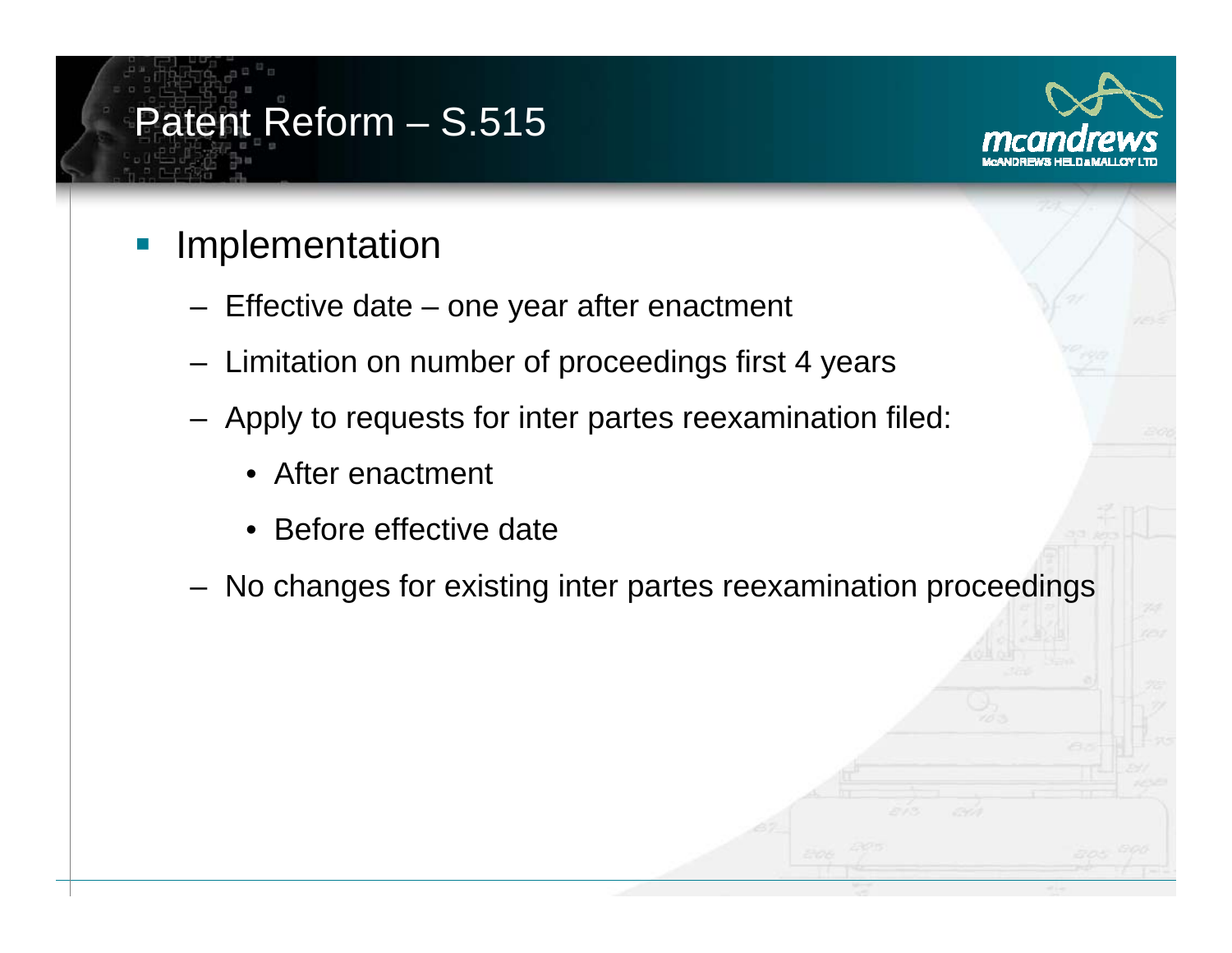#### What are the prospects?



#### Two options:

- – Inter partes reexamination could be streamlined under current law
- – S.515 could fundamentally change (and re-name) what we now know as inter partes reexamination
- **The catch? Sufficiency of resources at the Board** 
	- –Ex parte appeals on the rise
	- –No additional bandwidth currently available